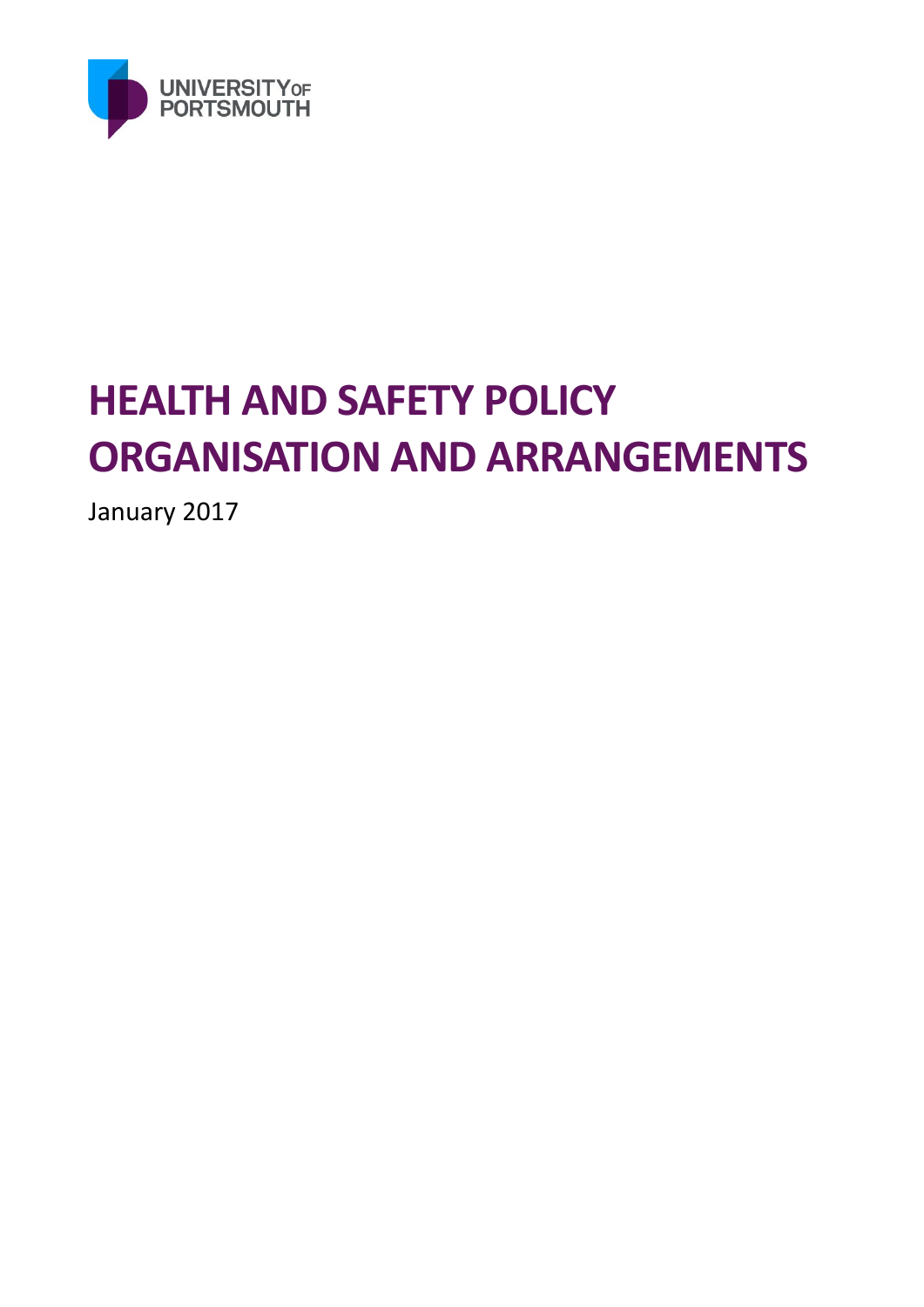

# **Contents**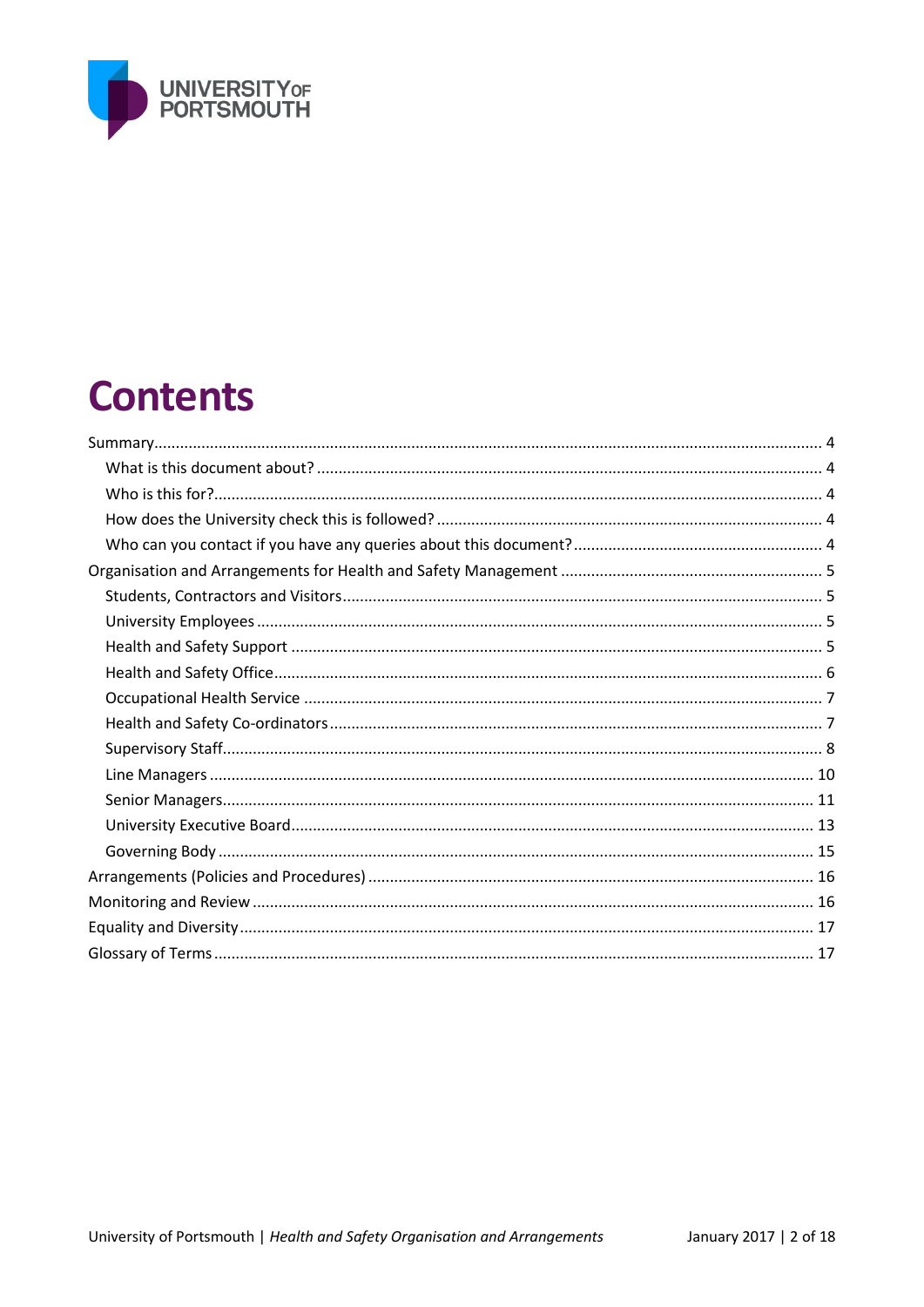

| <b>Document title</b>                                                                                                                                     |            |
|-----------------------------------------------------------------------------------------------------------------------------------------------------------|------------|
| Health and Safety Policy Organisation and Arrangements                                                                                                    |            |
| <b>Document author and department</b>                                                                                                                     |            |
| David Wright, Health and Safety                                                                                                                           |            |
| <b>Approving body</b>                                                                                                                                     |            |
| <b>University Executive Board</b>                                                                                                                         |            |
| Date of approval                                                                                                                                          |            |
| 25 January 2017, Minute no. 60.3                                                                                                                          |            |
| <b>Review date</b>                                                                                                                                        |            |
| January 2020                                                                                                                                              |            |
| <b>Edition no.</b>                                                                                                                                        |            |
| 1                                                                                                                                                         |            |
| <b>ID Code</b>                                                                                                                                            |            |
| <b>HAS006</b>                                                                                                                                             |            |
| Date of effect                                                                                                                                            |            |
| 25/01/2017                                                                                                                                                |            |
| <b>EITHER</b> For public access online (internet)?                                                                                                        |            |
|                                                                                                                                                           | <b>YES</b> |
|                                                                                                                                                           |            |
| OR For staff access only (intranet)?                                                                                                                      |            |
|                                                                                                                                                           | <b>NO</b>  |
| External queries relating to the document to be referred in the first instance to the Health and Safety<br>Office, please email hsservicedesk@port.ac.uk. |            |
| If you need this document in an alternative format,                                                                                                       |            |

please email hsservicedesk@port.ac.uk.

The latest version of this document is always to be found at:

http://www2.port.ac.uk/departments/services/corporategoverna nce/healthandsafety/managinghands/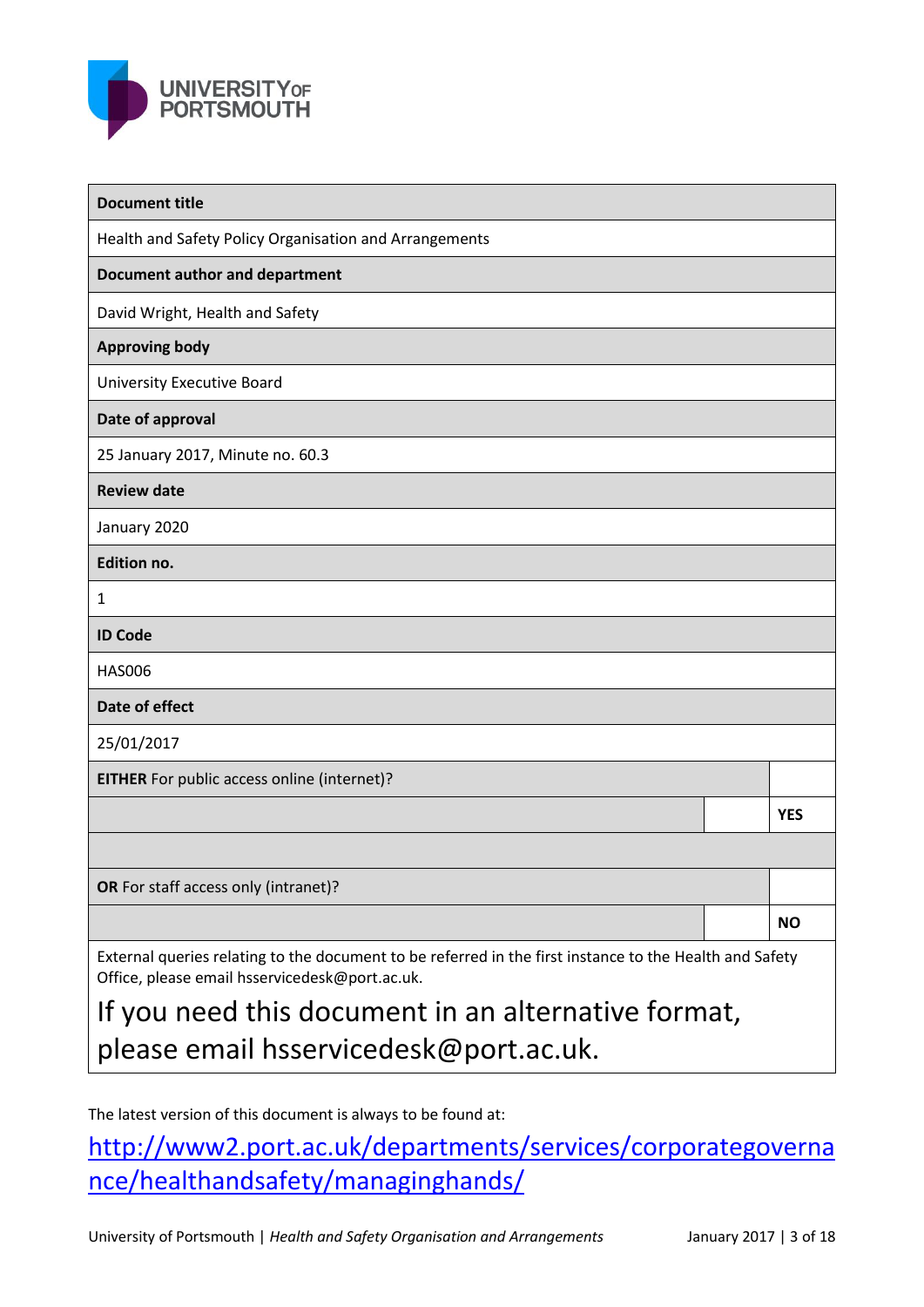

# **Summary**

# What is this document about?

This policy sets out the organisation and arrangements for health and safety management across the University. The University is committed to ensuring the development of a positive health, safety and wellbeing culture by integrating awareness of health and safety requirements into everyday working activities and management systems. To this end every individual member of staff, student, visitor or contractor must take care of their own health and safety; take due consideration for the health and safety of others.

The specific Arrangements for carrying out the Health and Safety Policy can be found on the Health and Safety webpages.

# Who is this for?

This policy applies to all staff and students of the University, their visitors, contractors and the Governing Body.

## How does the University check this is followed?

The Health and Safety Office will maintain an overview of the impact of the Policy and submit regular reports to the University Health and Safety Committee and the Governors' Audit and Quality Committee.

The Health and Safety Office monitors the implementation of control measures and procedures identified in risk assessments for all activities.

Results from audits of procedures, risk assessments, accident and incident data, as well as feedback from staff and students are utilised to ensure continual improvement.

This Policy and associated procedures and documentation are subject to internal audit.

# Who can you contact if you have any queries about this document?

The University Health and Safety Manager by emailing: hsservicedesk@port.ac.uk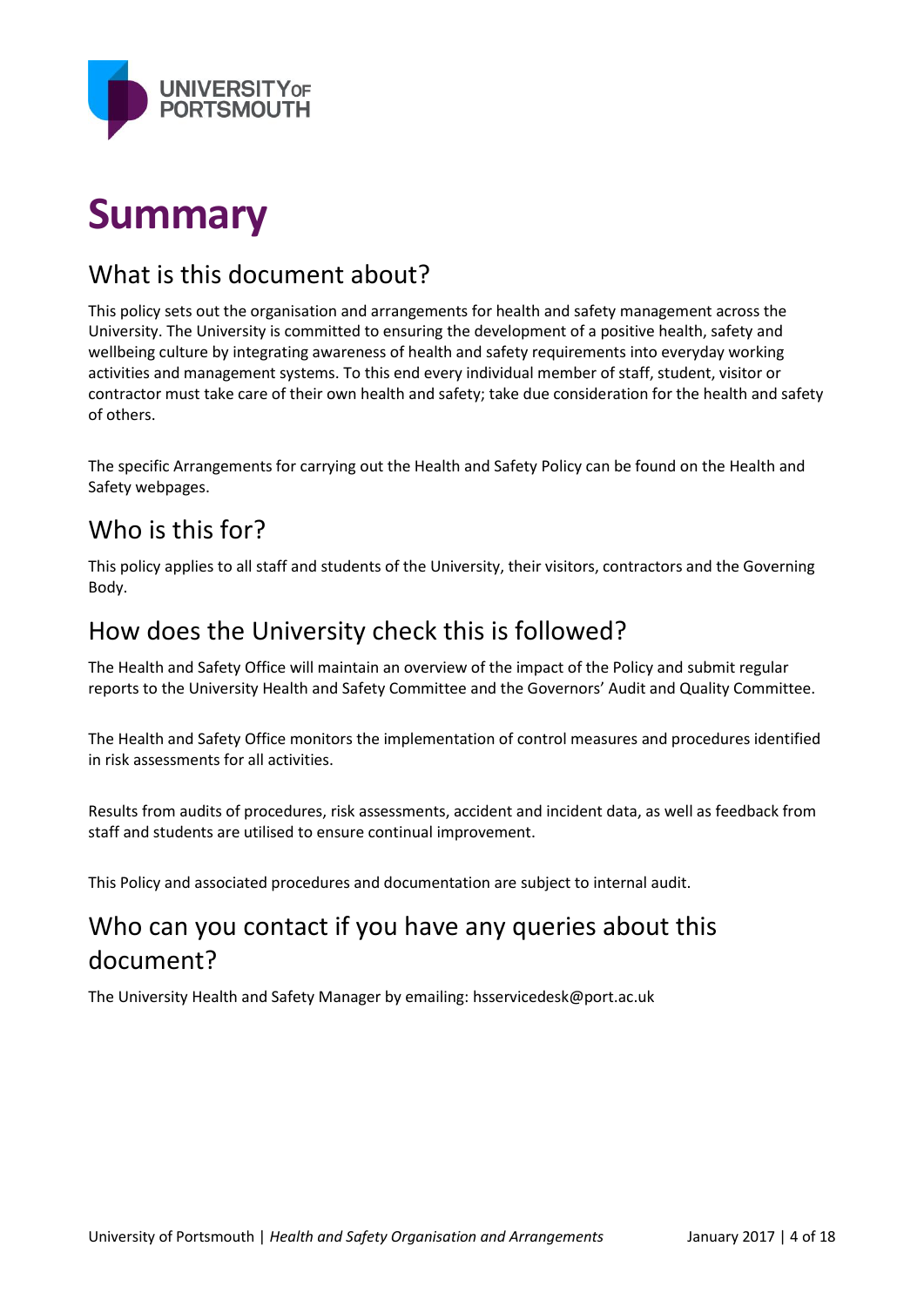

# **Organisation and Arrangements for Health and Safety Management**

## Students, Contractors and Visitors

All students, contractors and visitors to the University are expected to comply with safety arrangements that are in force within the University and are legally obliged to take reasonable care for the health and safety of themselves and others; not interfere with or misuse facilities that are there in the interests of health and safety; and comply with the University's policies and standards, and the relevant arrangements for the area or activity.

# University Employees

All employees of the University are required to follow health and safety procedures; not interfere with or misuse facilities that are there in the interests of health and safety, and report any problems such as defective/unsafe equipment and practices.

All employees of the University are expected to comply with all safety arrangements that are in force within the University and are also under a legal obligation to take reasonable care for the health and safety of themselves and others.

Anyone contravening these instructions may be subject to University disciplinary proceedings and possible legal action. It is also an offence for any person to interfere with or misuse anything that is provided in the interests of safety.

Some employees work in premises that are not owned or operated by the University. The University has management agreements with those other employers where our employees work routinely.

Employees must report accidents, dangerous occurrences, unsafe circumstances and work-related ill health to their Line Managers or Health and Safety Co-ordinator and a HS1 form should be completed and submitted to the Health and Safety Office.

# Health and Safety Support

Advise and assist the Board of Governors, Directorate, Managers and employees in carrying out their legal, moral and ethical responsibilities in relation to the health, safety, wellbeing and welfare of staff, students, contractors and members of the public, so far as is reasonably practicable.

Health and Safety Support comprises of:

- Health and Safety Office
- Occupational Health Service
- Insurance Officer
- **•** Specialist Safety Advisers
- Health and Safety Co-ordinators, First Aiders, Fire Marshals, Fire Liaison Officers.

University of Portsmouth | *Health and Safety Organisation and Arrangements* January 2017 | 5 of 18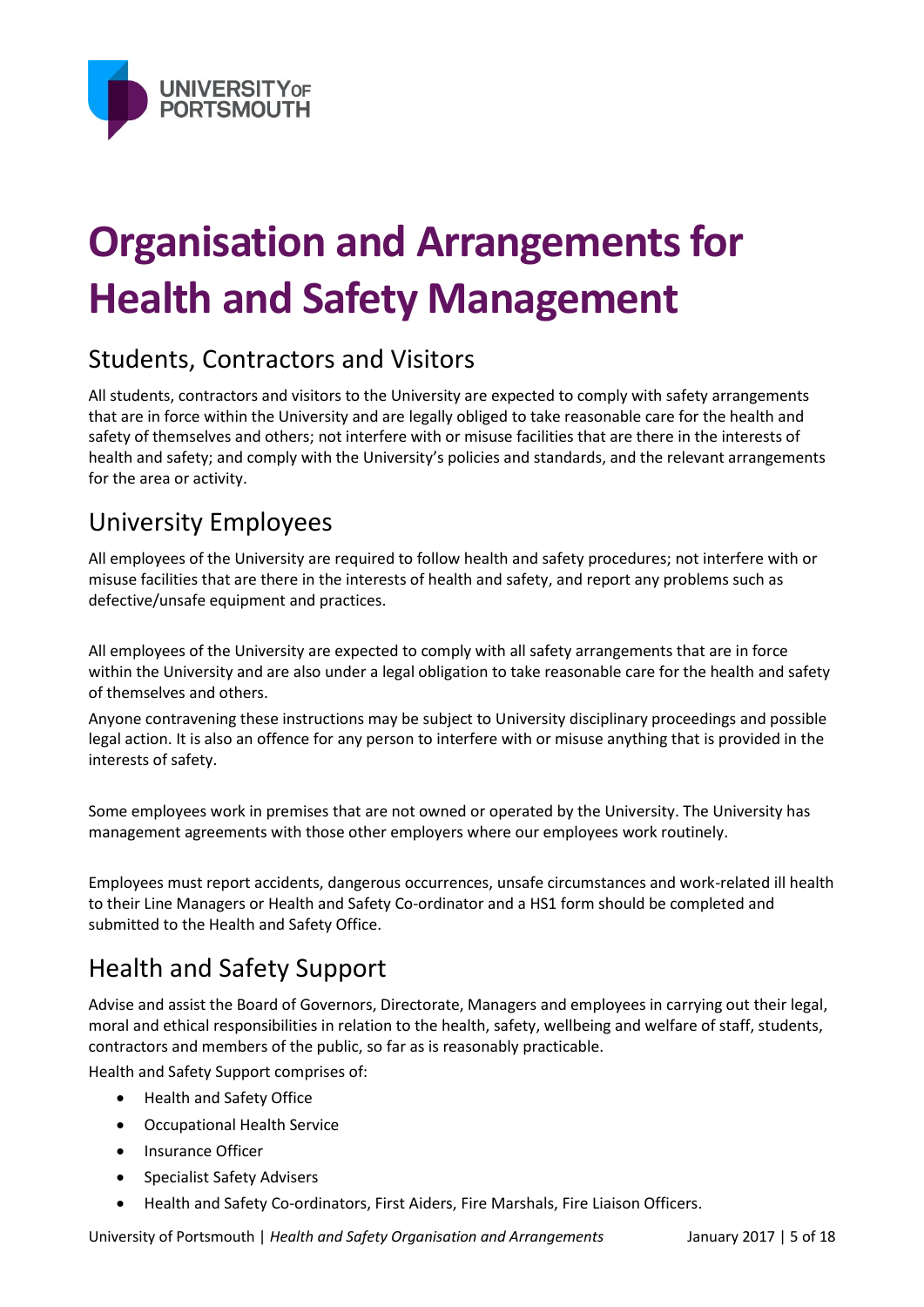

# Health and Safety Office

The Health and Safety Office, in accordance with their areas of responsibility will:

## **Plan**

- Promote a positive health, safety and wellbeing culture across the University.
- Continue to develop the University Health and Safety Policy, guidance and procedures.
- Work with Faculties, Schools and Departments to ensure that responsibilities and accountabilities for all levels of staff are clearly defined and understood Develop a University health and safety risk register.
- Develop University health and safety objectives, benchmarking standards (including leading and lagging indicators) and a template for Faculty, School or Department health and safety plans, which align with the University Strategy.
- Develop a health and safety competency and training framework on a policy-by-policy basis.
- Assist with emergency planning for the University community.

#### **Do**

- Advise and assist with the implementation of the health and safety policy, organisation and arrangements.
- Advise and assist with the implementation of controls in relation to Faculty, School or Department risk management, including occupational hygiene and environmental surveys.
- Facilitate appropriate communication across the University community, staff and students in the form of briefing sessions or updates for all relevant health and safety matters, policies, changes in working practices and legislation.
- Attend and facilitate appropriate consultation with Trade Unions at health and safety committees or other meetings where health and safety is discussed.
- Participate in discussions to resolve local health and safety issues.
- Provide formal or informal training for the Governing Body.
- Deliver training courses or presentations to meet requirements of competency framework.
- Advise on interpretation of health and safety legislation and best practice.
- Liaise with enforcing regulatory authorities for health and safety.

## **Check**

- Conduct internal health and safety audits based on a programme agreed by the University Executive Board, providing assistance to Managers where necessary.
- Monitor the effectiveness of the University Health and Safety Policy, arrangements, guidance and procedures.
- Provide of contextual information about comparisons with sector norms and statistical information.
- Produce annual reports and/or quarterly reports on health and safety.
- Review objectives, benchmarking, Faculty, School or Department health and safety plans and recommendations from inspections. Aim for continual improvement.

University of Portsmouth | *Health and Safety Organisation and Arrangements* January 2017 | 6 of 18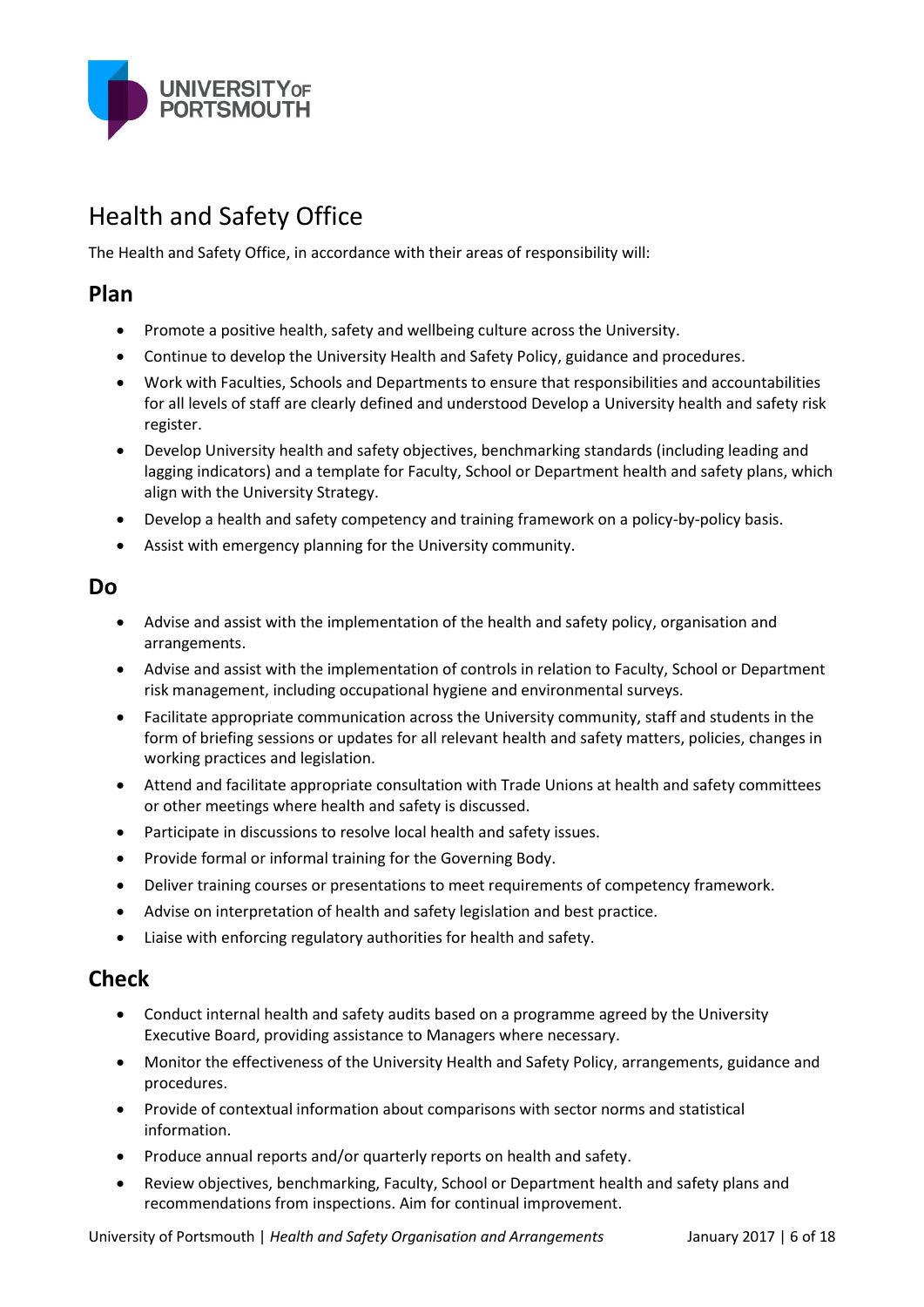

 Lead the incident reporting and investigation process and follow up on all staff accident reports, in liaison with Faculties, Schools and Departments.

#### **Review**

- Review accidents and incidents investigations in order to reduce reoccurrence.
- Review Faculty, School or Department health and safety plans and recommendations from reviews of policy and procedure. Aim for continual improvement.
- Review the University health and safety training programme. Aim for continual improvement.

# Occupational Health Service

The Occupational Health Service, in accordance with their areas of responsibility will:

#### **Plan**

- Promote a positive health, safety and wellbeing culture across the University.
- Identify risks to health in the workplace.
- Develop a Health Promotion Plan targeted to Public Health, England Guidance.

#### **Do**

- Provide and manage an occupational health service that gives timely, effective advice to Managers and staff on health issues and how they may affect an individual's health, safety and employment.
- Provide Health surveillance when staff are referred to the Occupational Health Service by Managers.
- Provide information on the University's Employee Assistance Programme, including services such as counselling.
- Provide Health assessments for new staff.

## **Check**

- Provide follow up health checks and health surveillance for staff following accident, injury or occupational ill-health.
- Monitor ill-health trends across the University.

## **Review**

Review procedures, such as new staff job hazard assessments. Aim for continual improvement.

# Health and Safety Co-ordinators

Health and Safety Co-ordinators, in accordance with their areas of responsibility will:

University of Portsmouth | *Health and Safety Organisation and Arrangements* January 2017 | 7 of 18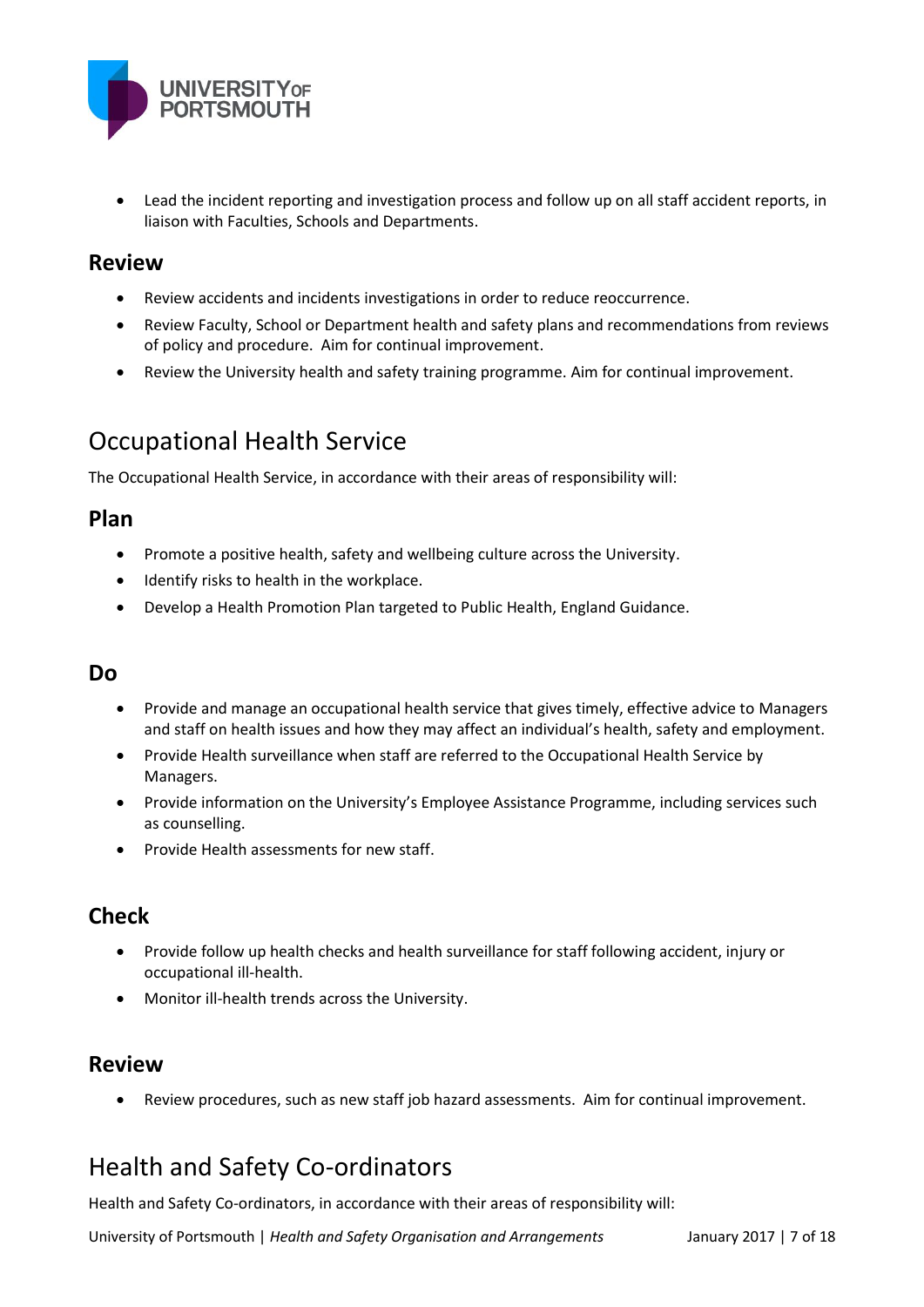

### **Plan**

- Promote a positive health, safety and wellbeing culture across the University.
- Support their Faculty, School or Department to ensure that responsibilities and accountabilities for all levels of staff are clearly defined and understood.
- Support the development of a health and safety risk register.
- Support their Faculty, School or Department to achieve their University health and safety objectives, benchmarking standards and Faculty, School or Department health and safety plans.
- Support their Faculty, School or Department to create and a health and safety competency framework.

### **Do**

- Support their Faculty, School or Department with the implementation of the health and safety policy, organisation and arrangements.
- Support their Faculty, School or Department with the application of arrangements and the implementation of controls in relation to Faculty, School or Department risk management.
- Assist and co-ordinate the appropriate communication of relevant health and safety matters, policies, changes in working practices and legislation for their Faculty, School or Department.
- Attend Faculty, School or Departmental health and safety committees or other meetings where health and safety is discussed within their Faculty, School or Department.
- Support their Faculty, School or Department with emergency planning as appropriate.

## **Check**

- Support their Faculty, School or Department with inspections and audits and follow up of actions.
- Assist with annual programme for statutory inspection and testing of equipment, e.g. local exhaust ventilation, pressure systems and lifting equipment etc.
- Assist with data collection, analysis and reports, as required.
- Assist with accident reporting, investigations, compliance and health and safety committee recommendations.

### **Review**

Assist with reviews and continual improvement of arrangements.

# Supervisory Staff

Supervisory staff within a Faculty, School or Department, are expected to monitor and check that local health and safety arrangements and rules are being followed. An important aspect of this role is to ensure that any concerns regarding effectiveness of local health and safety arrangements are communicated to the appropriate person to ensure continual improvement of the health and safety management system.

Supervisory staff comprise of:

- Lecturing staff
- Instructors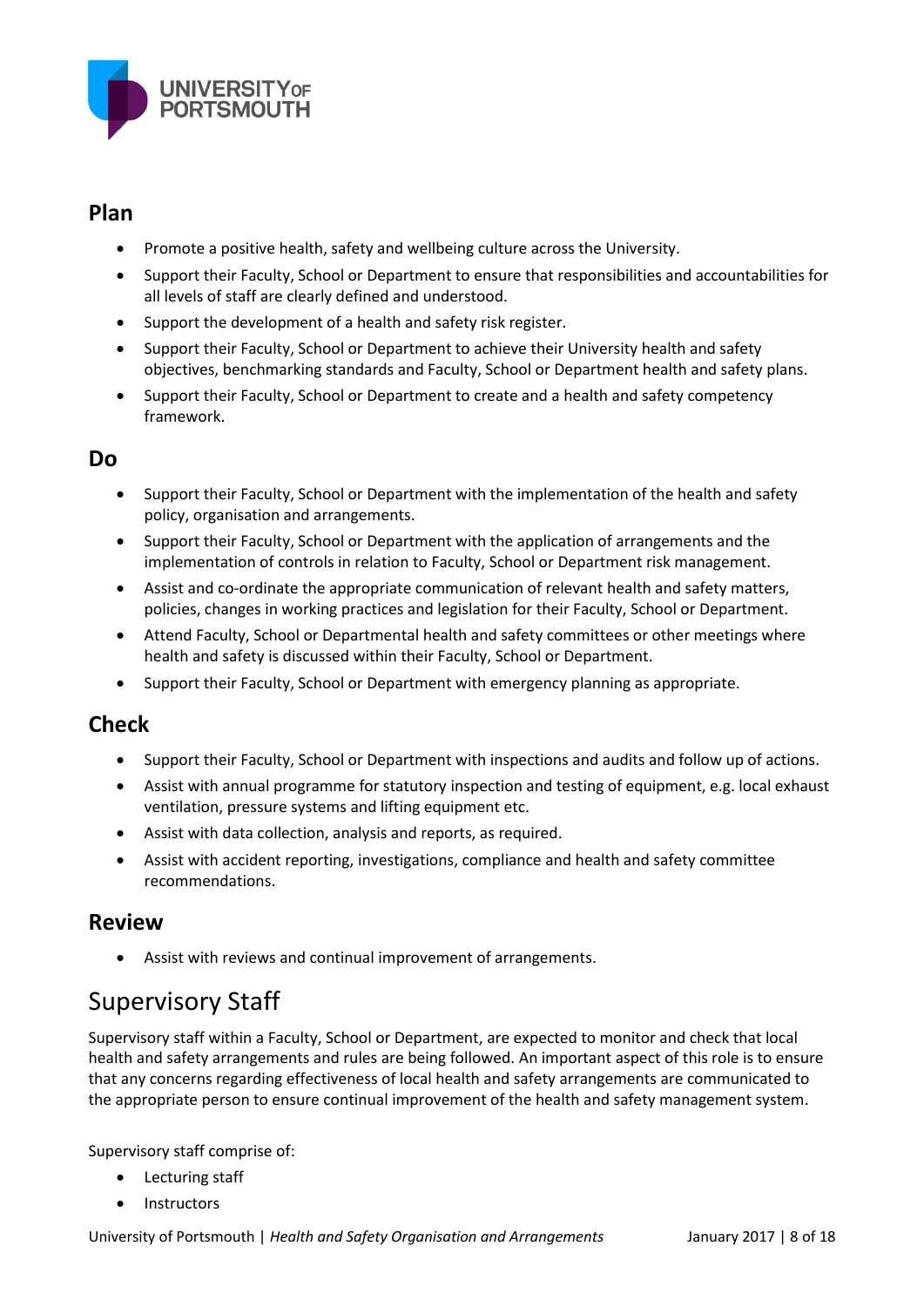

- Senior Technicians
- Senior Administrators
- Staff tasked with the day-to-day running of facilities and/or who provide supervision to ensure staff carry out their day-to-day duties

Supervisory staff, in accordance with their areas of responsibility will:

#### **Plan**

- Establish a positive health, safety and wellbeing culture across the University.
- Ensure understanding of local safety policies and procedures.
- Plan any skill, knowledge or refresher training for yourself, team members and students where appropriate, based upon Faculty, School or Department health and safety plans (local arrangements), training objectives and competency framework.
- Consider how procedures based on risk assessments can be effectively communicated.
- Plan resources and ensure all staff understand what is expected of them.

#### **Do**

- Ensure staff, students, visitors and contractors are aware of and follow all relevant safe systems of work.
- Ensure visitors and contractors are provided with relevant health and safety information.
- Develop clear and concise procedures and include safety information in them.
- Implement relevant aspects of the health and safety plan.
- Ensure that you, your team and students where appropriate, have received induction training appropriate to activities and studies undertaken.
- Raise issues concerning non-conformance through the line management structure.
- Take part in local workplace inspections and local safety committees.
- Provide feedback on health and safety issues.
- Take part in accident and near miss investigations.

#### **Check**

- Ensure risk assessments have been carried out, are up-to-date, recorded and control measures are effectively implemented and understood.
- Ensure actions from audits and inspections have been completed or that progress is monitored.
- Check that health and safety objectives are being met.

#### **Review**

- Provide feedback on health and safety performance to Line Managers and acknowledge achievements.
- Review accidents and incidents and ensure lessons learnt from investigations are imbedded in procedures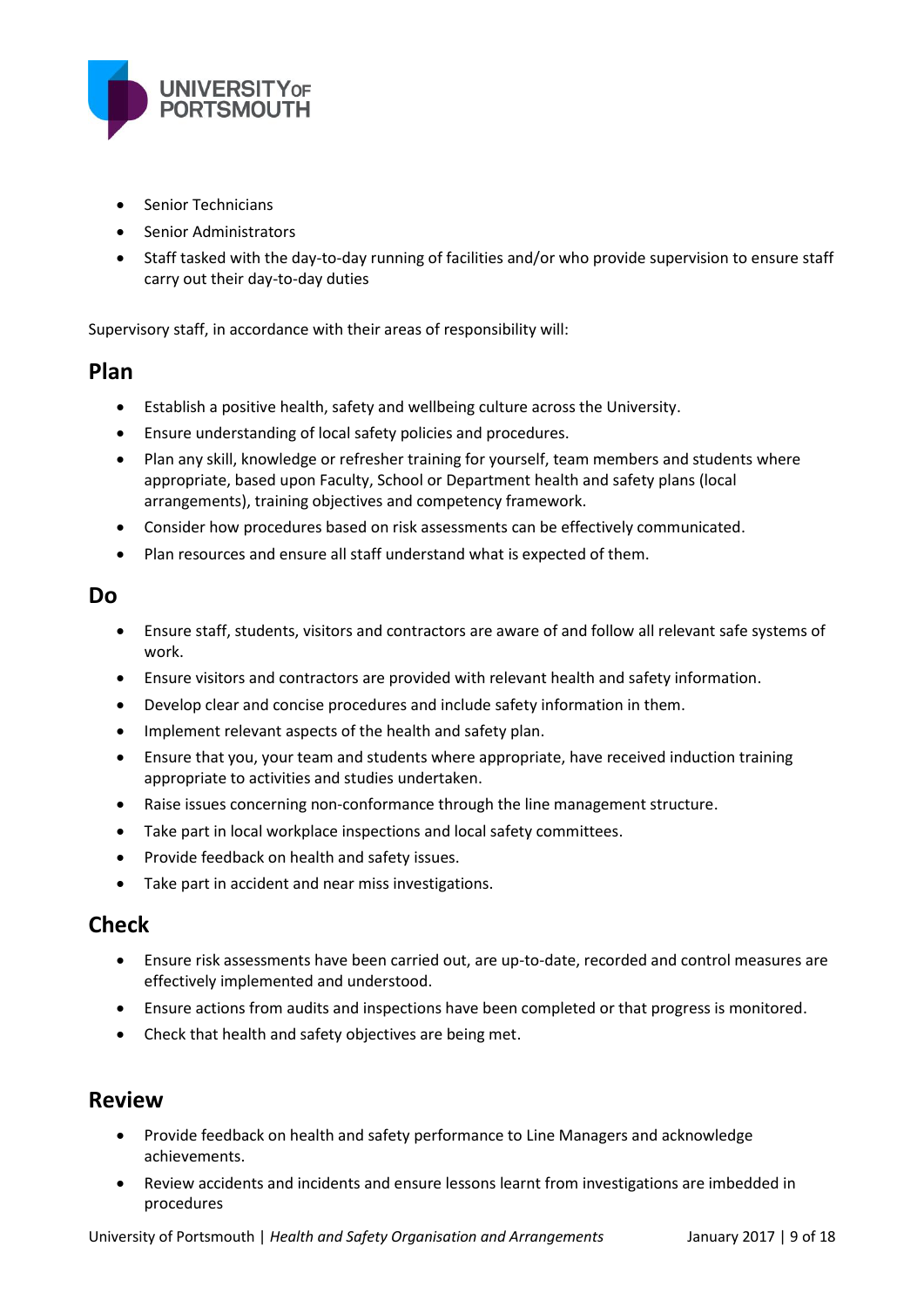

- On request from Line Managers contribute to local annual safety reviews
- Use the information to review planning processes

## Line Managers

Line Managers are required to ensure local health and safety policies and arrangements are implemented, monitor their effectiveness and plan the deployment of adequate resources.

Line Managers comprise of:

- Staff designated with staff management duties (managing a department or team)
- Principal Investigators

Line Managers, in accordance with their areas of responsibility will:

#### **Plan**

- Establish a positive health, safety and wellbeing culture across the University.
- Set reasonable objectives for areas of responsibility, including allocation of work for risk assessments based on the Senior Manager's plan.
- Develop or use existing communication processes (such as team meetings) to keep teams informed and to receive information from them.
- Plan the deployment of resources to achieve health and safety objectives (e.g. training).

#### **Do**

- Ensure the local health and safety policy and arrangements are implemented.
- Ensure risk assessments are undertaken and recorded. Ensure staff, contractors and students are following safe systems of work and control measures.
- Provide induction training for the University community, staff and students in accordance with the training and competency framework and risk assessments.
- Ensure new processes are risk assessed before implementing them.
- Ensure all new equipment is assessed for hazards and users are trained in safe systems of work and risk control measures.
- Provide staff with health surveillance if identified in risk assessments.
- Ensure job hazard information forms are completed at pre-employment stage with risks to health identified and procedures are in place to mitigate them.
- Ensure there is a programme of inspections and be involved in audits if required.
- Lead on investigations into accidents and other reports such as near miss incidents.
- Keep up-to-date with relevant health and safety requirements using appropriate guidance for support.
- Have an annual programme for statutory inspecting and testing of equipment, e.g. local exhaust ventilation, pressure systems and lifting equipment etc.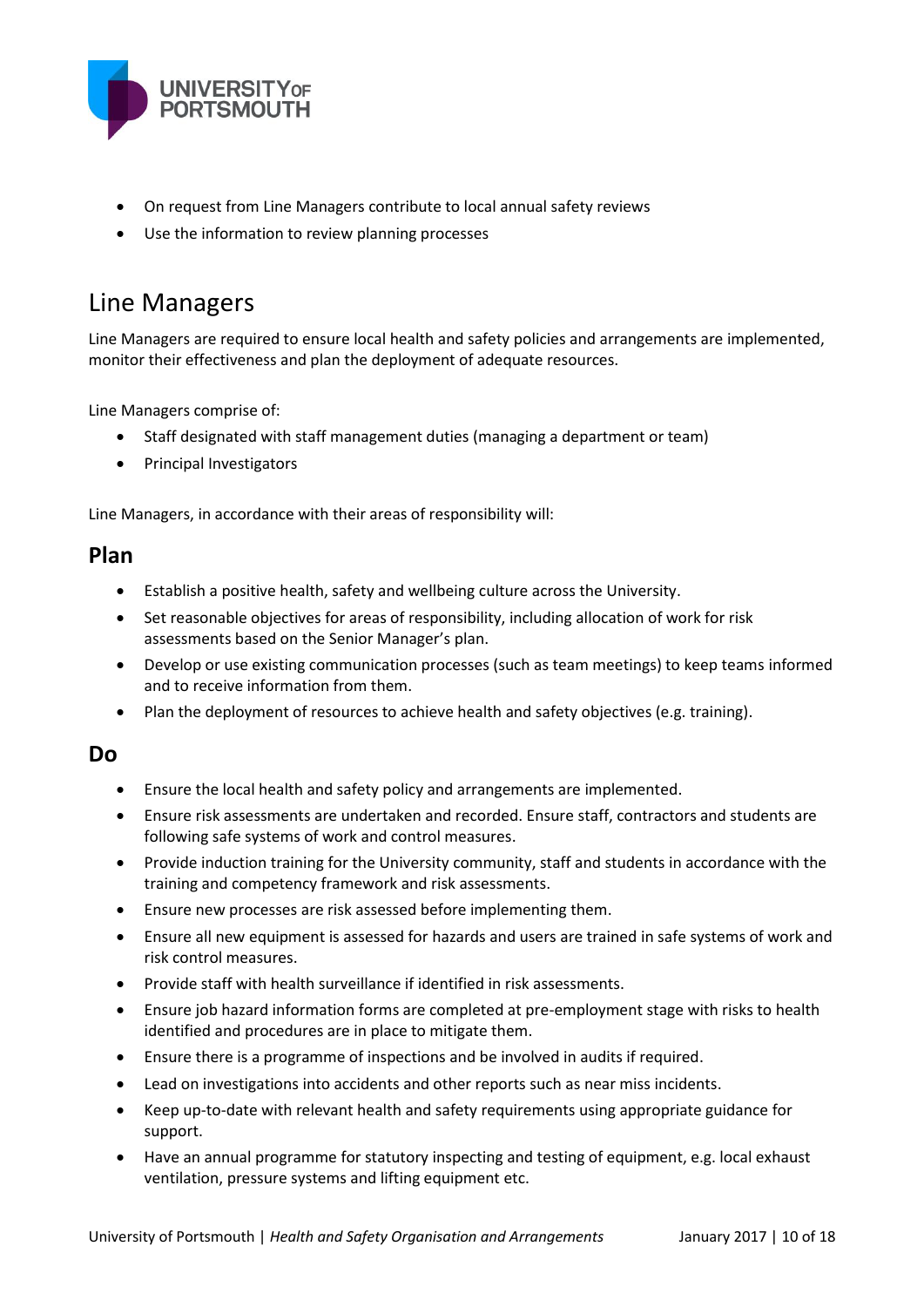

## **Check**

- Monitor that risk assessments have been carried out and recorded. Ensure control measures are effectively implemented. Use observation monitoring and inspections.
- Check that all statutory examinations (e.g. LEV, pressure systems and lifting equipment) are carried out within prescribed timescales, ensuring that requirements and recommendations are acted upon.
- Monitor the progress and completion of actions arising from audits and inspections.
- Monitor progress and achievements against health and safety plans and objectives.
- Monitor your training plans and safety inductions. Utilise PDR process to do this.
- Analyse safety information data (e.g. accident, sickness absence and training data) to identify emerging trends.
- Report on findings from inspections and actions undertaken to the local health and safety committee. Use safety information data in presentations and when discussing trends.

### **Review**

- Review actions arising from audits to ensure they have been completed or to monitor progress.
- Follow up actions from accidents and incidents investigations to prevent reoccurrence.
- Contribute to Faculty, School or Department annual safety reviews.
- Respond to external influences such as the Health and Safety Executive [HSE] or other regulatory body visits, audits and changes in legal requirements.
- Use the information to review your planning process.

# Senior Managers

Senior Managers of the University are expected to implement local safety management arrangements and manage risks to protect staff, students, visitors and contractors working within their Faculty, School or Department. Senior Managers should ensure that sufficient resources are assigned (competent staff with sufficient time and facilities), responsibilities are clearly delegated and all activities are risk assessed with any training needs for staff being met. Senior Managers are responsible for defining the most appropriate local safety structures which will ensure integration with the overall strategic direction of their Faculty, School or Department.

Senior Managers comprise of:

- Heads of Professional Services or equivalent
- Heads of Academic Departments
- Heads of Department
- Associate Deans
- Faculty Managers

Senior Managers, in accordance with their areas of responsibility will: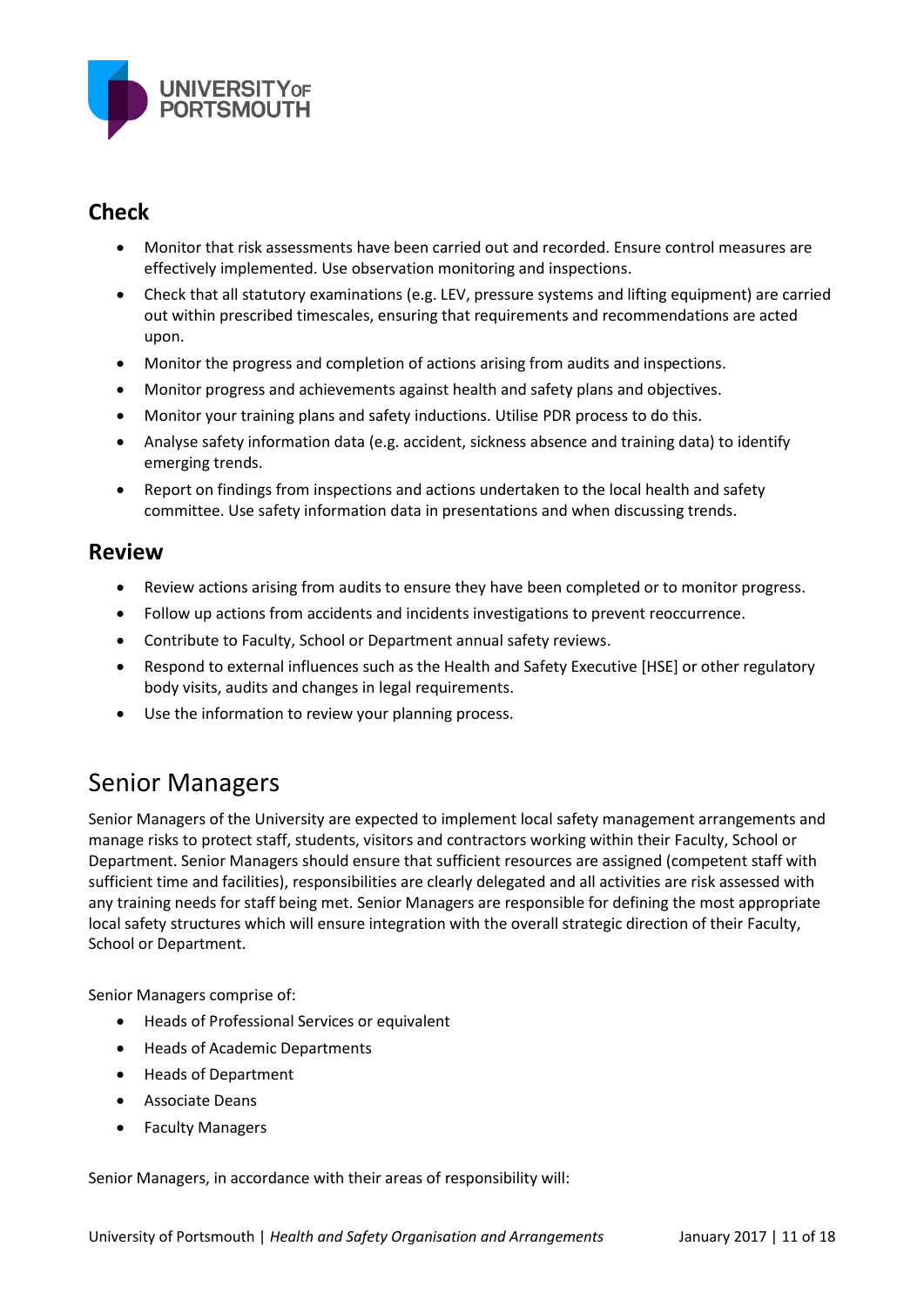

#### **Plan**

- Establish a positive health, safety and wellbeing culture across the University.
- Ensure the health and safety plan (local health and safety arrangements) for the Faculty, School or Department aligns with the University's strategy.
- Establish a Faculty, School or Department health and safety risk register.
- Identify membership for the local health and safety committee or Building User Group.
- Ensure all staff communication involves appropriate stakeholders such as trade union and student union representatives.
- Ensure induction arrangements include all relevant information for all new starters including attendance at the staff induction conference.
- Plan arrangements for managing health and safety e.g. set up committee meetings, monitoring processes, benchmarking and identify training, competency and development needs.
- Assign sufficient physical and human resources competent personnel with sufficient time and facilities.
- Plan arrangements to ensure the health and safety of all persons who may be affected, including contractors, students, visitors and members of the public.

#### **Do**

- Put in place processes to ensure all activities are appropriately risk assessed and control measures are implemented.
- Ensure arrangements and responsibilities are appropriately delegated and understood by relevant staff for tasks such as the completion of risk assessments.
- Chair or ensure representation from Senior Managers at local health and safety committee or Building User Group meetings. Attend committee meetings.
- Produce and communicate Faculty, School or Department health and safety plan.
- Receive reports of accident and incident investigations and follow up outstanding actions as appropriate.
- Identify and agree health and safety competency and development needs for staff and set training objectives with senior team members.
- Assess the health and safety impact of new projects at planning stages and liaise with the Health and Safety Office e.g. refurbishment of facilities or procurement of systems.
- When purchasing equipment, consider the health and safety requirements and implications such as installation, set up, use, maintenance, inspection and servicing.
- Embed health and safety arrangements during procurement of contractors.
- Take appropriate action when health and safety is likely to be compromised, suspending an activity pending re-assessment of the risk if necessary.

## **Check**

- Attend safety inspections at appropriate intervals.
- Use the PDR process to check that agreed training objectives are being met.
- Analyse safety information data (accident, sickness absence and training data) to identify emerging trends in the Faculty, School or Department.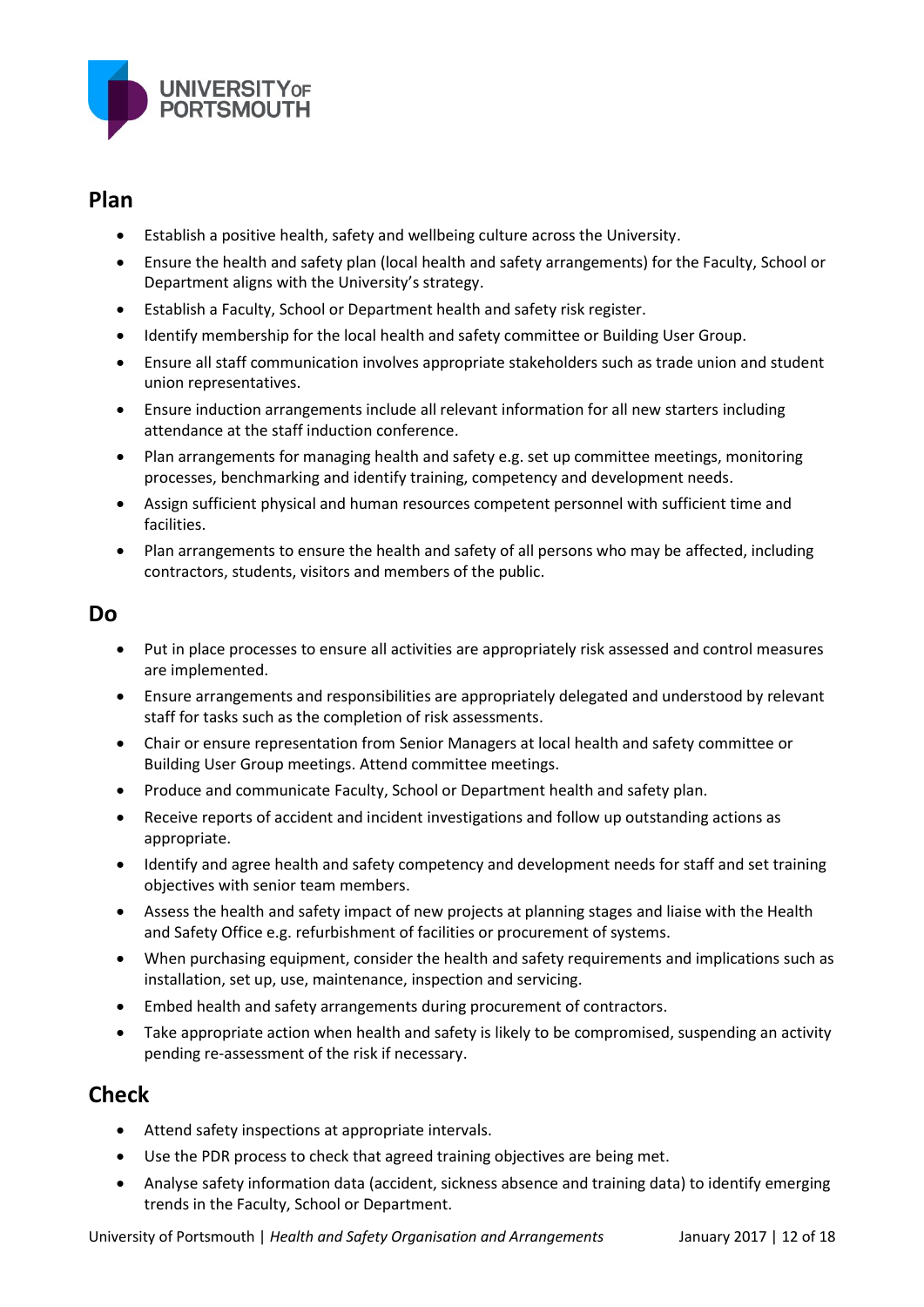

- Keep staff informed by monitoring progress and actively seek their feedback/views on improvements e.g. via local safety committees and surveys.
- Check that all actions and recommendations from health and safety processes (e.g. arrangements, audits and inspections) are implemented.

#### **Review**

- Review risk management processes regularly and take action to implement recommendations from risk management reviews.
- Utilise information from external and internal sources (e.g. audits, inspections by central health and safety staff) and consider how corrective actions/ recommendations are to be implemented.
- Review your own health and safety performance and that of your direct reports and acknowledge their achievements.
- Use the information to review planning processes.

# University Executive Board

The University Executive Board is required to demonstrate ownership of the University health and safety policy and to communicate its values across the University. This accountability cannot be delegated, however operational aspects of health and safety management may be delegated to other levels of management. The University Executive Board must gain assurance that these responsibilities are being fulfilled and to ensure resources are available to fulfil health and safety objectives.

The University Executive Board comprises of:

- Vice Chancellor
- Pro Vice Chancellors
- Chief Operating Officer
- Director of Finance
- Director of Human Resources
- Director of Corporate Governance
- Deans of Faculty

The University Executive Board, in accordance with their areas of responsibility will:

#### **Plan**

- Establish a positive health, safety and wellbeing culture across the University.
- Establish a University health and safety committee.
- Demonstrate ownership of University health and safety policy statement and communicate its values across the University.
- Develop benchmarking standards and agree monitoring, measurement and reporting procedures.
- Ensure adequate resources are allocated to the management of health and safety. This should include any necessary specialist support e.g. Radiation Protection Advisors or Biosafety specialists where they are required and Health and Safety Co-ordinators.

University of Portsmouth | *Health and Safety Organisation and Arrangements* January 2017 | 13 of 18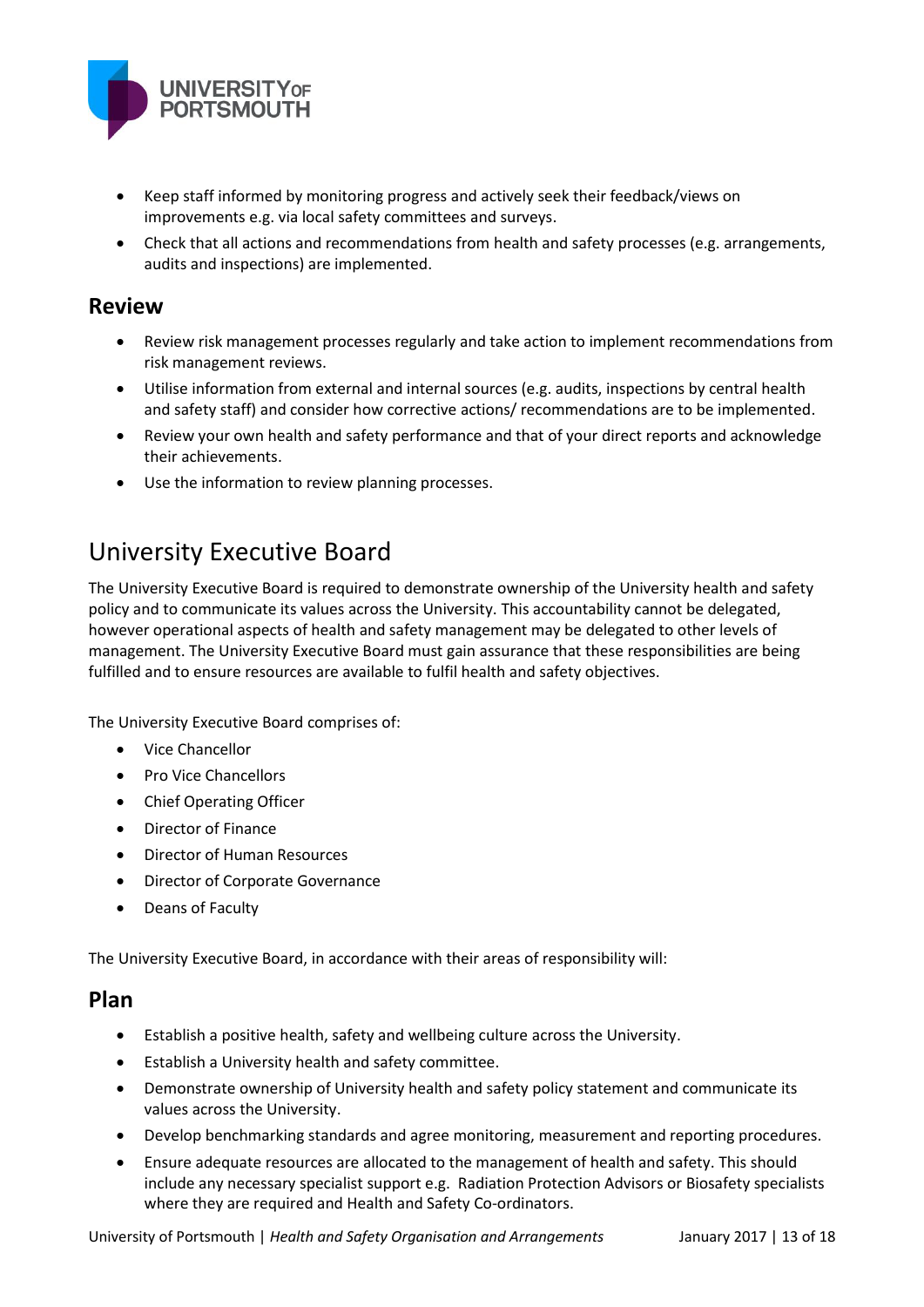

- Set strategic and operational health and safety objectives for the University.
- Utilise risk profiling to create a health and safety risk register.
- Ensure the integration of the occupational health service into the University health and safety management system.
- Identify health and safety risks to be included in the University Corporate Risk Register.
- Agree a University wide health and safety competency framework on a policy-by-policy basis.
- Ensure the creation of a University wide health and safety internal auditing programme based on the health and safety risk profile.
- Ensure emergency procedures encompass all relevant risks.
- Consider the health and safety implications of strategic decisions such as large projects.

#### **Do**

- Implement the University Health and Safety Policy and Arrangements.
- Ensure regular communication and meetings with the University Health and Safety Office.
- Identify the membership (including trade union representation) and Terms of Reference of the University Health and Safety Committee.
- Chair the University Health and Safety Committee.
- Lead on campaigns to raise health and safety awareness and promote behaviour change.
- Discuss health and safety issues and performance with direct reports and at PDRs.
- Lead by example, taking an interest in health and safety activities.
- Follow local procedures when on tours and visits and enquire about health and safety issues and how they are managed.

## **Check**

- Ensure health and safety processes are working.
- Enquire with direct reports whether appropriate health surveillance is in place for occupational illnesses.
- Confirm that direct reports are aware of inspections and investigations being conducted in their departments and any recommended actions to be carried out.
- Ensuring the completion of annual inspections by direct reports.
- Receive and review performance data e.g. benchmarking standards.
- Utilise the PDR process to check the delivery of health and safety objectives.
- Review the deployment of resources to ensure they are sufficient, competent and effective.

### **Review**

- Review health and safety performance including that of direct reports. Ensure achievements are acknowledged, lessons learned and take corrective action where appropriate.
- Communicate the results of health and safety performance to the University community (staff and students) and seek views on improvements.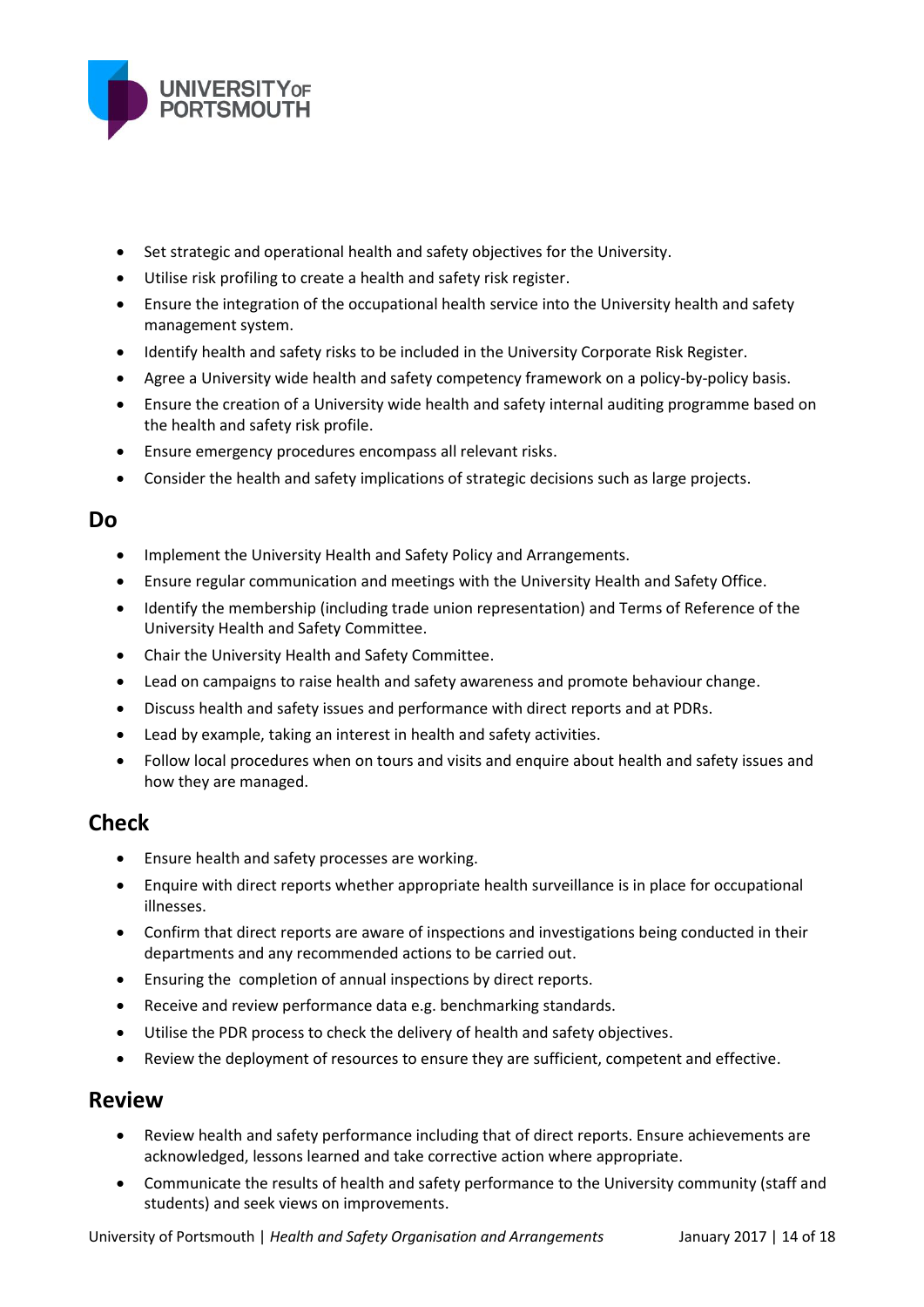

- Respond to reports, audits, health and safety committee recommendations and inspections from external and internal stakeholders such as insurance providers, trade union and safety representatives, regulators and the Health and Safety Office.
- Utilise the information to review planning processes.

# Governing Body

The Governing Body has overall accountability for the strategy of the University and is responsible for strategic oversight of all matters related to health and safety for the University. The Governing Body should seek assurance from the University Executive Board that effective arrangements are in place and are working.

The Governing Body comprises of:

- The Board of Governors (the Governors Human Resources Committee, sub-committee which is responsible for health and safety)
- Chairman of the Board
- Vice Chancellor

The Governing Body, in accordance with their areas of responsibility will:

#### **Plan**

- Ensure a positive health, safety and wellbeing culture across the University.
- Ensure health and safety matters are communicated in a timely fashion.
- Review the University Health and Safety Policy on a regular basis.
- Review the University health and safety objectives/ benchmarking on a regular basis.
- Ensure that health and safety appears regularly on the agenda of governing body meetings.
- Be aware of significant health and safety risks faced by the University.
- Consider the health and safety implications of strategic decisions such as large projects.
- Ensure that emergency planning arrangements are kept up to date.

#### **Do**

Seek assurance that:

- Health and safety arrangements are adequately resourced.
- Risk control measures are in place and are acted on.
- There is an effective process to identify training and competency needs in keeping with health and safety responsibilities.
- There is a process to review emergency and fire policy and procedures for effectiveness.
- There is a process for auditing health and safety performance.
- There is a health and safety committee chaired by a member of the University Executive Board to oversee health and safety.
- The University has access to competent health and safety advice.

University of Portsmouth | *Health and Safety Organisation and Arrangements* January 2017 | 15 of 18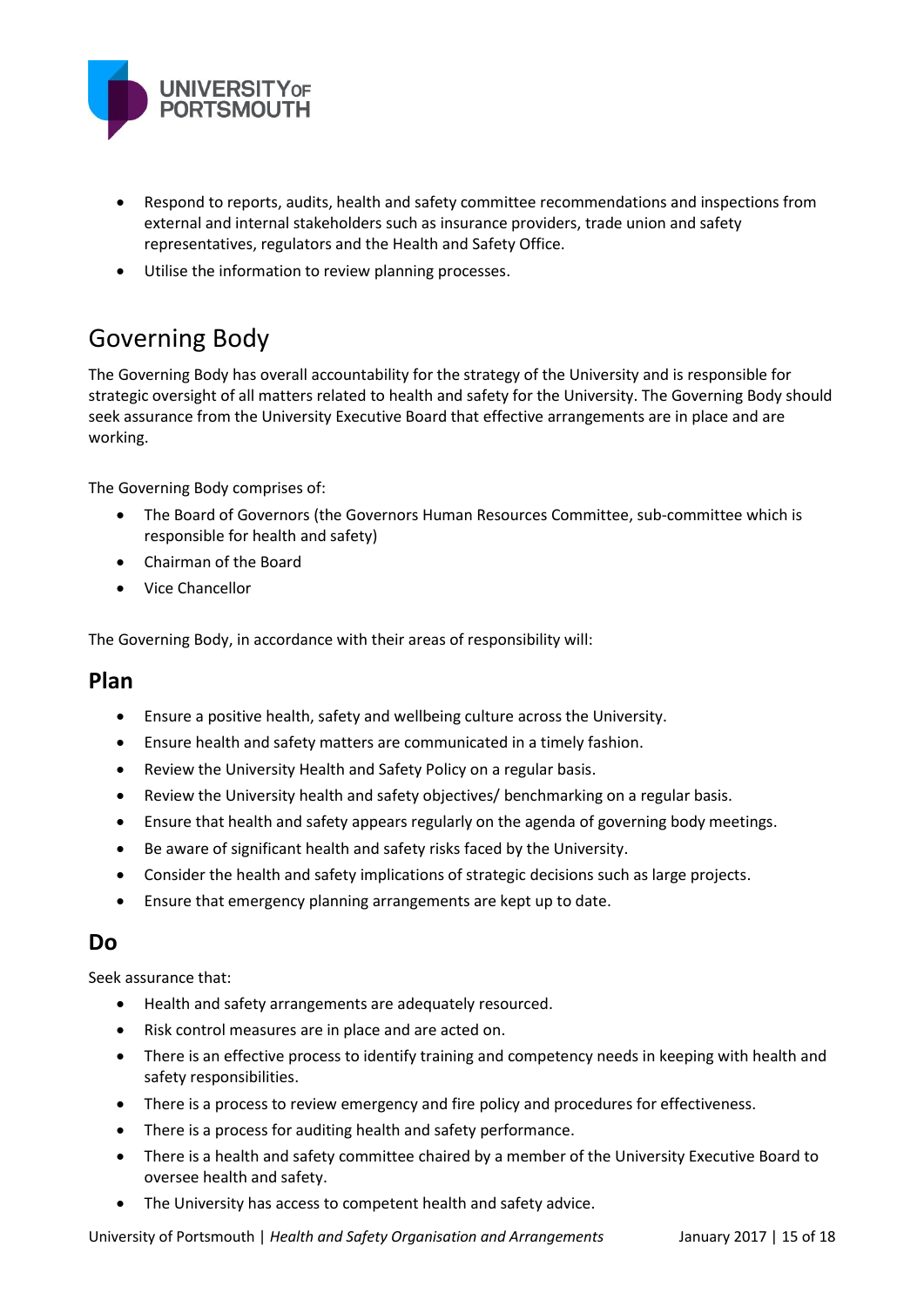

 There is a process for employees or their representatives to be involved and engaged in decisions that affect their health and safety.

## **Check**

- Receive and reasonably evaluate leading and lagging data relevant to health and safety and where appropriate, ask for data on process (preventative and maintenance) and competency indicators.
- Ensure that management systems allow the Governing Body to receive assurances about all University activities (including significant partnerships, collaborations and wholly owned companies).

### **Review**

- To be satisfied that there are regular independent reviews of Health and Safety management across the University.
- Be satisfied that lessons are learnt from accidents and near-miss incidents.
- Review audit processes to ensure they are appropriate for the University.
- Regularly review the University health and safety risk profile.

# **Arrangements (Policies and Procedures)**

The arrangements for implementing this Policy are detailed in relevant University policies, procedures, codes of practice, guidelines and specific health and safety standards covering a range of activities.

Health and safety standards include policies, codes of practice, local rules, procedures and risk assessments which detail how we do things safely and meet legal obligations for health and safety. Because of their legal status, it is important that managers and employees follow them and they are therefore mandatory. Standards covering the whole University can be found on the Health and Safety's webpages. Individual Departments may also produce health and safety standards covering risks arising from their work.

# **Monitoring and Review**

The monitoring and review of safety procedures and compliance with the University's arrangements is an everyday responsibility of all staff, however, managers and supervisors hold a higher duty of responsibility to monitor and ensure compliance.

In addition to daily supervision a variety of central and Faculty, School or Department systems are used to monitor and measure safety performance across the university.

Heads of School and Departments or equivalent should implement suitable and sufficient internal safety inspections, the frequency and detail of such activities must be commensurate with the size of the Faculty, Department or School, level of risk, and nature of the hazards within each location. All Faculties, Departments and Schools should undertake as a minimum an annual inspection exercise.

University of Portsmouth | *Health and Safety Organisation and Arrangements* January 2017 | 16 of 18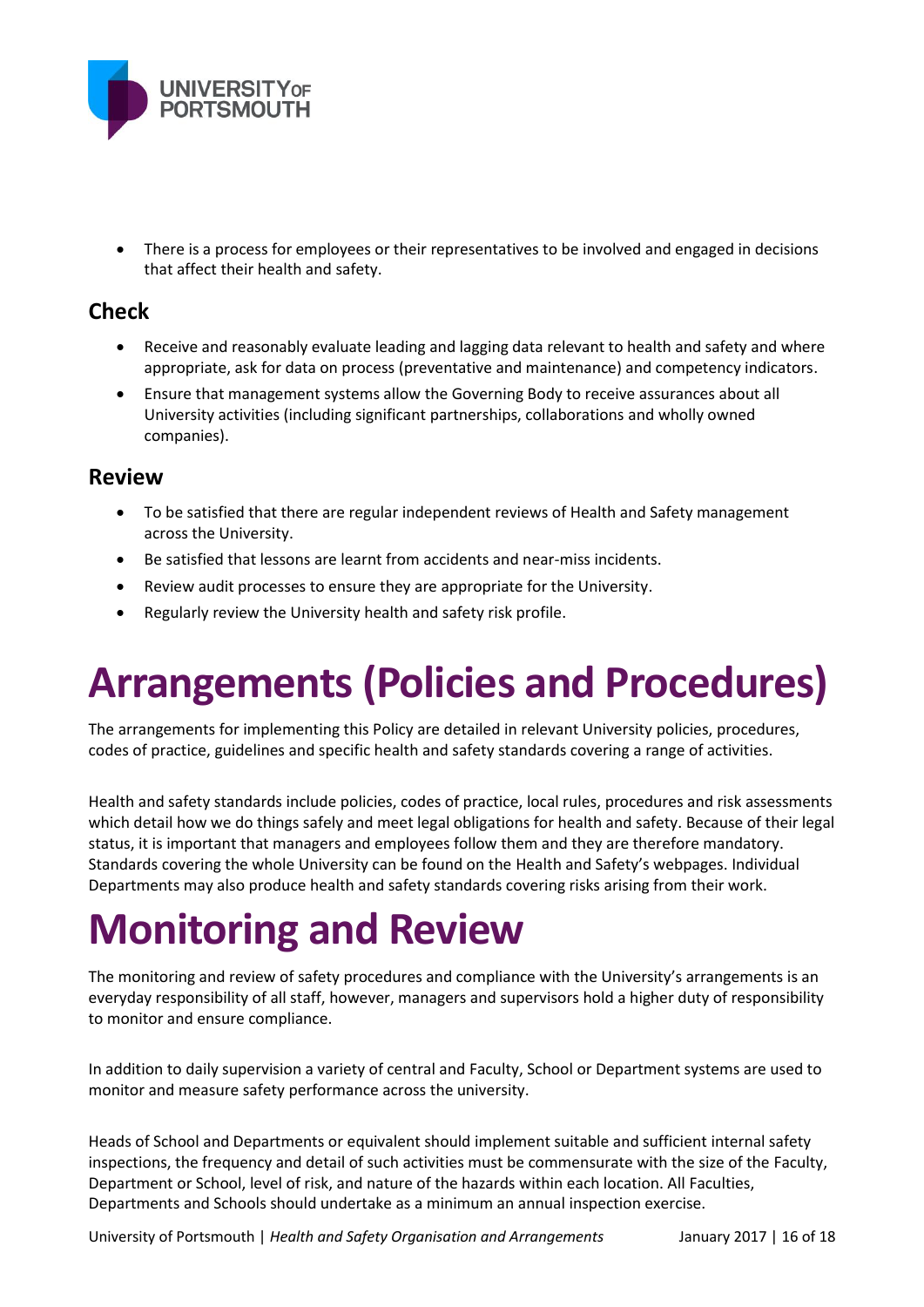

Additional monitoring activities will occur during accident investigations, complaints and feedback during team meetings. The Health and Safety Office can offer advice and support to staff undertaking safety inspection and audits.

# **Equality and Diversity**

The University's Equality Analysis Impact procedure was used in the development of this Policy and is available on request.

This Policy is subject to review to ensure it is used appropriately and that it meets with the University's commitment to equality and diversity.

# **Glossary of Terms**

**Competency Framework:** Competencies are the skills, knowledge, practical behaviours and attitudes which inform working practice. The competency framework provides an up-to-date description of what is needed for a particular role, ensuring that University staff are working to the same standards and provide a high quality service.

**Higher Education Statistics Association [HESA]:** A sector wide body that gathers information including accident data.

**Benchmarking:** A measurement of the quality of an organisation's policies, procedures and strategies and their comparison with those of other, similar organisations.

**Lagging Data:** Measure a company's past performance using statistics gathered such as ill health and accident statistics.

**Leading Data:** Concern future safety performance and continuous improvement measures. These measures are proactive in nature and report what employees are doing on a regular basis to prevent injuries.

**Performance and Development Review [PDR]:** Enables managers to discuss and review a member of staff's performance in their job role over and during a 12 month period, including recognition of achievements, progress, where objectives have been met and areas of good practice.

**Risk Profile:** Identifies the nature and level of threats faced by the University, including the likelihood of these threats occurring and the level of disruption/cost they would cause. The risk profile should also consider the effectiveness of control measures in place to manage the risks.

**Risk Register:** Details all identified risks, including description, category, cause, likelihood, impact, responses, owners, and status.